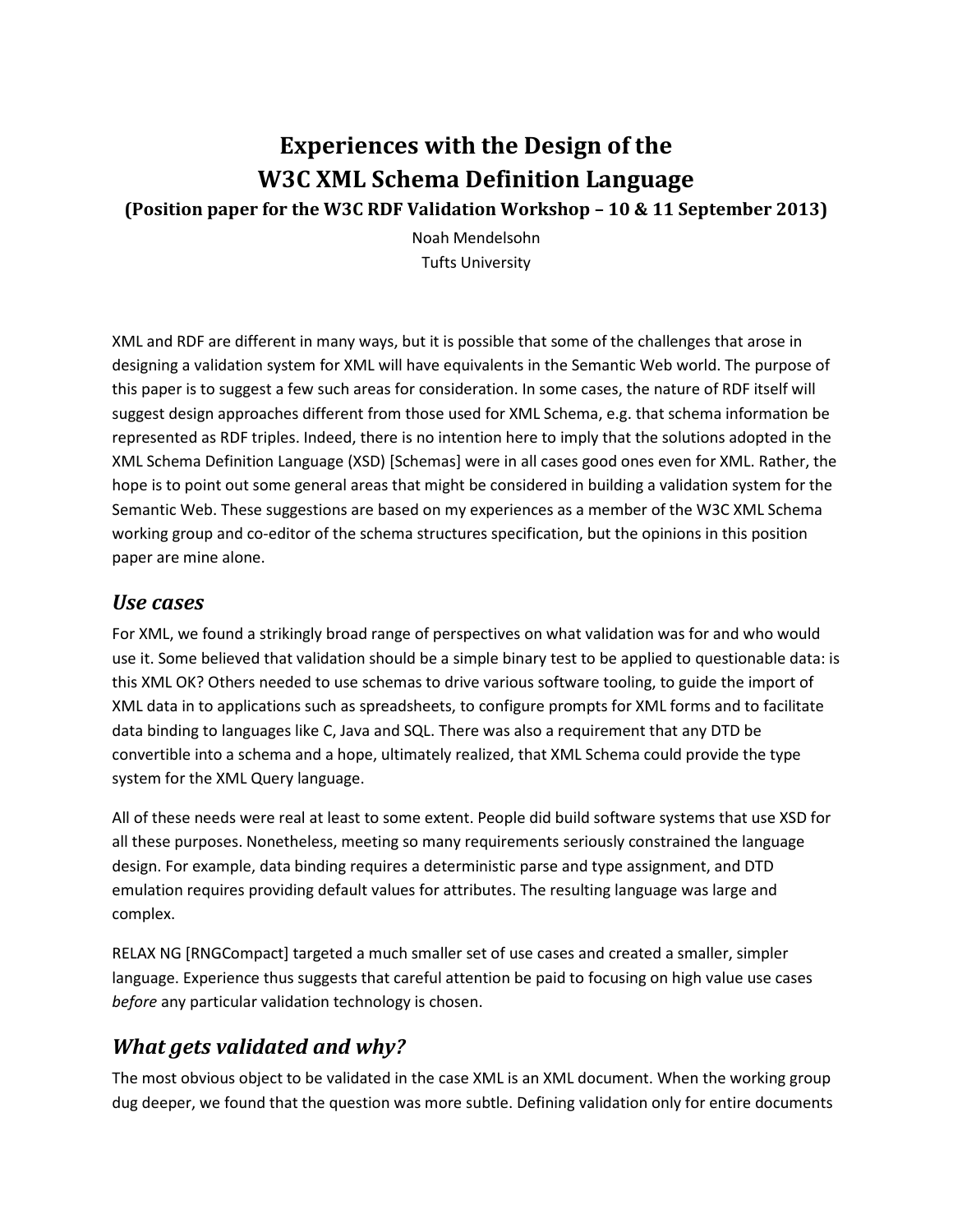precluded separate validation use document fragments, which in the case of XML are often constructed and maintained separately.

We thus decided to define *element* validity as the fundamental building block for XSD validation. Because of this, it is possible for a tool like an XML editor to validate pieces of documents as they are input or updated. Nonetheless, this choice causes complications: XML DTDs (and thus XSD) support validation of IDREF attributes that, to be valid, must contain the identifier of some other element *in the document.* An element with such an IDREF may be invalid by itself, but valid in the context of the larger document. Difficult also questions regarding context arose when XSD 1.1 extended XSD to include Schematron-style path-based validation: should a validation path be allowed to "inspect" the parents or siblings of an element? The answer we eventually chose was "no", so path-based validation is mostly context-free. Except for ID/IDREF checking, the validity of an element can usually be checked independent of the context in which it appears<sup>\*</sup>.<sup>1</sup> The choice to define validity provide types for individual elements also facilitated use of XSD as the type system for XML Query.

Furthermore, XML documents are sequences of characters, but the need was seen also to validate information stored in memory as part of XML databases or query systems. The choice was therefore made to define validity as a property of an abstract XML Infoset tree [Infoset]. This choice made XSD more directly applicable to a broader range of use cases, but it also proved very confusing to users who clearly understood what an XML document was but who were less comfortable with the notion of an abstract Infoset.

The RDF community is likely more comfortable than the XML community with the focus on abstraction (triples) as fundamental and the use of serializations (RDF/XML, N3, etc.) as secondary. Nonetheless, it is important to choose carefully the nature of the information to be validated, and the boundaries on that information. For example, is validity a property of a bounded RDF subgraph or of the unbounded graph of information transitively available through hyperlinks? Does the choice matter?

## *The form of schemas*

 $\overline{\phantom{a}}$ 

It's obvious that some choice will have to be made regarding the form of RDF validation schemas. For RDF, the most obvious form is a set of triples expressing the constraints, and from that follows the possibility of writing out schemas in any of the standard RDF serializations such as N3, RDF/XML etc.

Experience with XML schemas suggests that some thought should be given to the choice of serialization. XSD made essentially the analogous choice: I.e., schemas themselves should be serialized as XML documents. Furthermore, the choice was made that explicit markup should be emphasized over simplicity for users. Thus, to declare an element as an integer with the range 1-20 one writes:

 $1$  So-called local-element declarations do provide another context-sensitive declaration mechanism for elements. The point here is independent of such details: deciding what gets validated is an important design decision. In the case of XSD, the decision was to validate elements as opposed to whole documents, and with XML being a treestructured system, to focus in many but not all cases on context-independent validation of elements.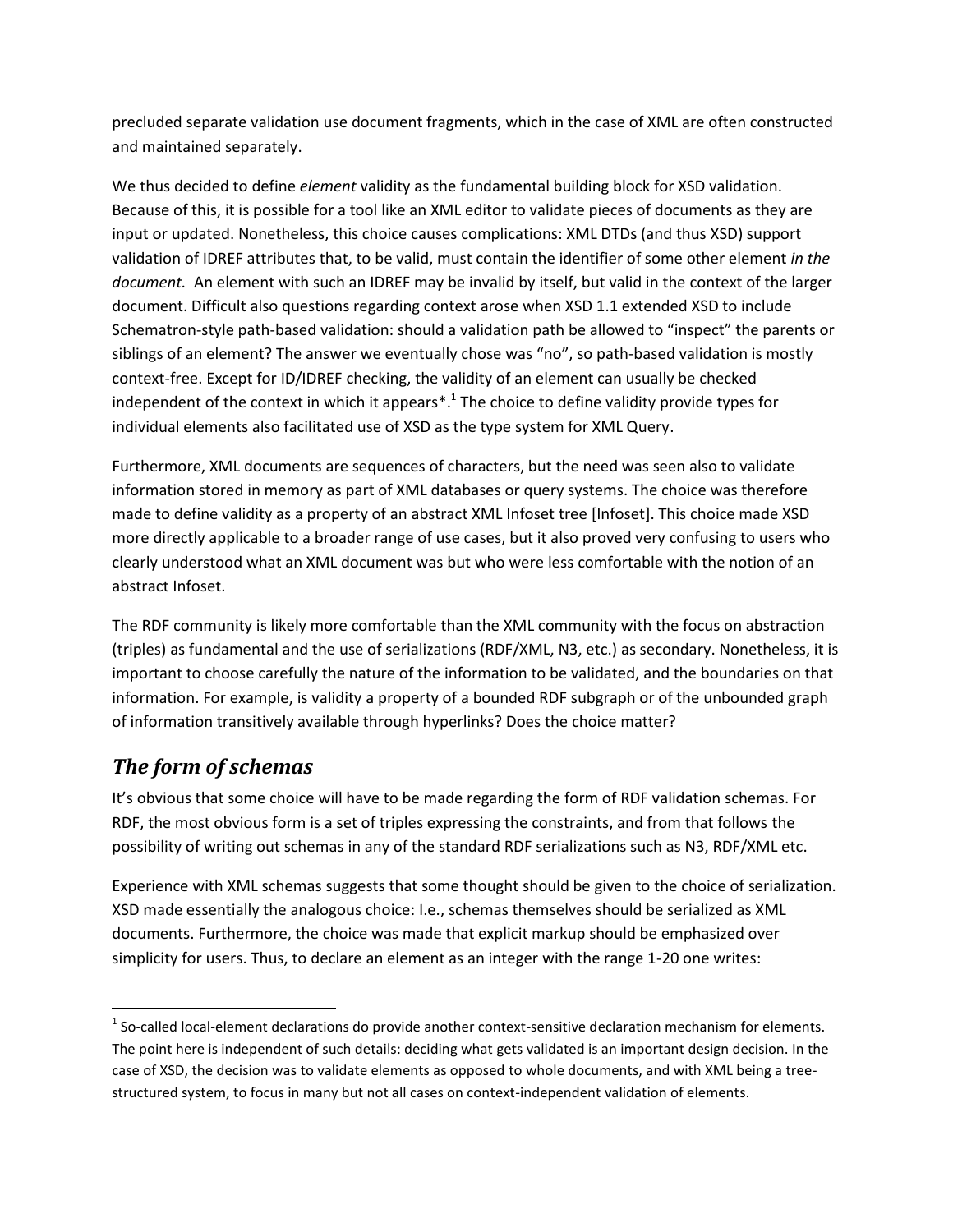```
<xsd:element name="someElement">
   <xsd:simpleType>
     <xsd:restriction base="xsd:positiveInteger">
       <xsd:maxInclusive value="20"/>
     </xsd:restriction>
   </xsd:simpleType>
</xsd:element>
```
In fact, the underlying mechanisms of XSD would work equally well with a syntax like:

```
<xsd:element name="someElement" type="xsd:positiveInteger"
             maxInclusive="20" />
```
or even with a non-XML syntax. Indeed, one of the major attractions of RELAX NG over XSD is the availability of the RELAX NG Compact Syntax [RNGCompact], which is perceived as significantly more convenient than its RELAX NG XML format counterpart.

When defining a validation system for RDF, some thought should be given to the balance between use of generic RDF tooling and formats, and creation of formats that will be easy for users to author and maintain.

## *Combining Schemas*

In both XML and RDF, information maintained by different groups tends to be combined for use. Therefore, it can be valuable to provide facilities by which validation schemas can be composed from pieces authored separately. Sometimes such modularity is needed just so that an individual company or organization can manage work on a large project. More challenging is the ability to define rules for dynamically combining validation schemas that may come from a mix of standards organizations, tool vendors, application builders and individual users. At one level, RDF provides straightforward answers: if constraints are expressed as triples, then combining multiple schemas would, most obviously, lead to the union of such constraints.

Maybe or maybe not such straightforward mechanical rules will meet the needs of actual users, but experience suggests that a variety of use cases should be crafted and that any design should be validated against those.

One very controversial question that arose in the design of XML schemas was whether to allow for what was informally called: *action at a distance.* Roughly, this relates to the orthogonality of the specifications for validity. That is, as two or more fragments of validation schemas are combined, can the effect of the specifications in one be altered by the others? One such feature of XSD is the so-called "substitution group". An element can allow as its children not just particular elements, but also elements known to be in a common "substitution group". One might in XHTML put in to a substitution group all the elements that are allowed as children of  $|$ , for example. The controversial choice was to allow elements to be added to groups dynamically as schemas are composed, and without changing either the declaration of the group or its explicit uses. Thus, inspection of an element and the declaration used to validate it is not sufficient to determine validity: one must search all the pieces of validation schema that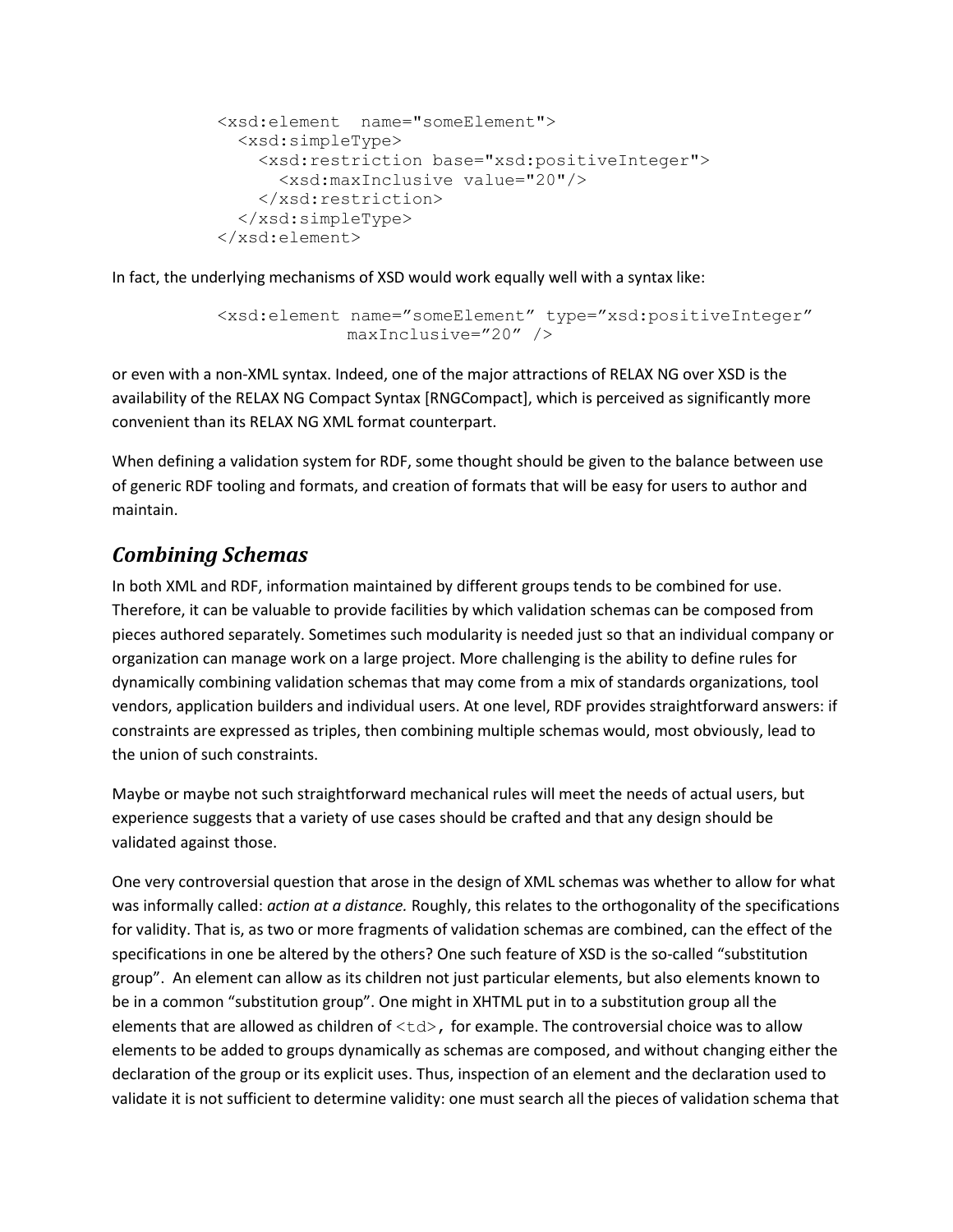are composed for the entire document validation to see whether any elements have been added to a group. Details of this mechanism aren't important here: what is useful is the lesson that composition mechanisms are tricky. It can be difficult to strike a balance between mechanisms that are simple and clean architecturally, and that do what users need.

#### *Versioning*

Perhaps one of the most important lessons of the XSD experience is that the systems users build will communicate with versions that are both newer and older than the one in hand. Defining an "all or nothing" validity function may be too rigid.

Consider a system that transfers purchase orders, I.e. information about the purchase of one or more items. Each such order includes information about where the items are to be sent, what is to be purchased, how much things cost, and (we'll assume) a phone number to be called in case of trouble. Let's further assume that the first version of the application was built only for use in the United States, but that later versions are upgraded for international use. As part of the upgrade, two changes are made: a country code field is added to the contact phone number, and field is added in which a shipping carrier can be suggested.

When an old copy of the application sends an order to a newer one, the system must tolerate the old style phone numbers and assume a country code of 1 (US). The lack of a suggested shipper can be ignored. More challenging is the question of how an old version of the application receives a new form order: the decision may be made to accept the order and even to record the phone number, but presumably the old version of the application has no way of dialing the country code. *Therefore, it's essential that the entire phone number be marked as suspect (perhaps invalid?) and not for dialing.*

The point of this example is that *validity is not an all or nothing question when different versions of an application communicate.* One of the major enhancements to XSD 1.1 was to allow for content models that would specify in detail information that is truly required, but allow for some additional information to be tolerated, under user control. Furthermore, XSD does more than define validity: a suitably written validator can indicate which pieces of inbound information were validated by the parts of the schema that allow for future growth vs. those defining expected fields. These hints can be useful to an application, e.g. in identifying whether an unexpected country code has been provided.

Again, the details of the requirements for RDF are likely to be different, and details of the likely solutions will almost surely be different. Nonetheless, experience strongly suggests that anticipating versioning is both important and challenging.

## *Bibliography*

[Infoset} *XML Information Set,* <http://www.w3.org/TR/xml-infoset/>

[RNGCompact] Clark, James, *RELAX NG Compact Syntax Tutorial,* Working Draft 26 March 2003, <http://relaxng.org/compact-tutorial-20030326.html>